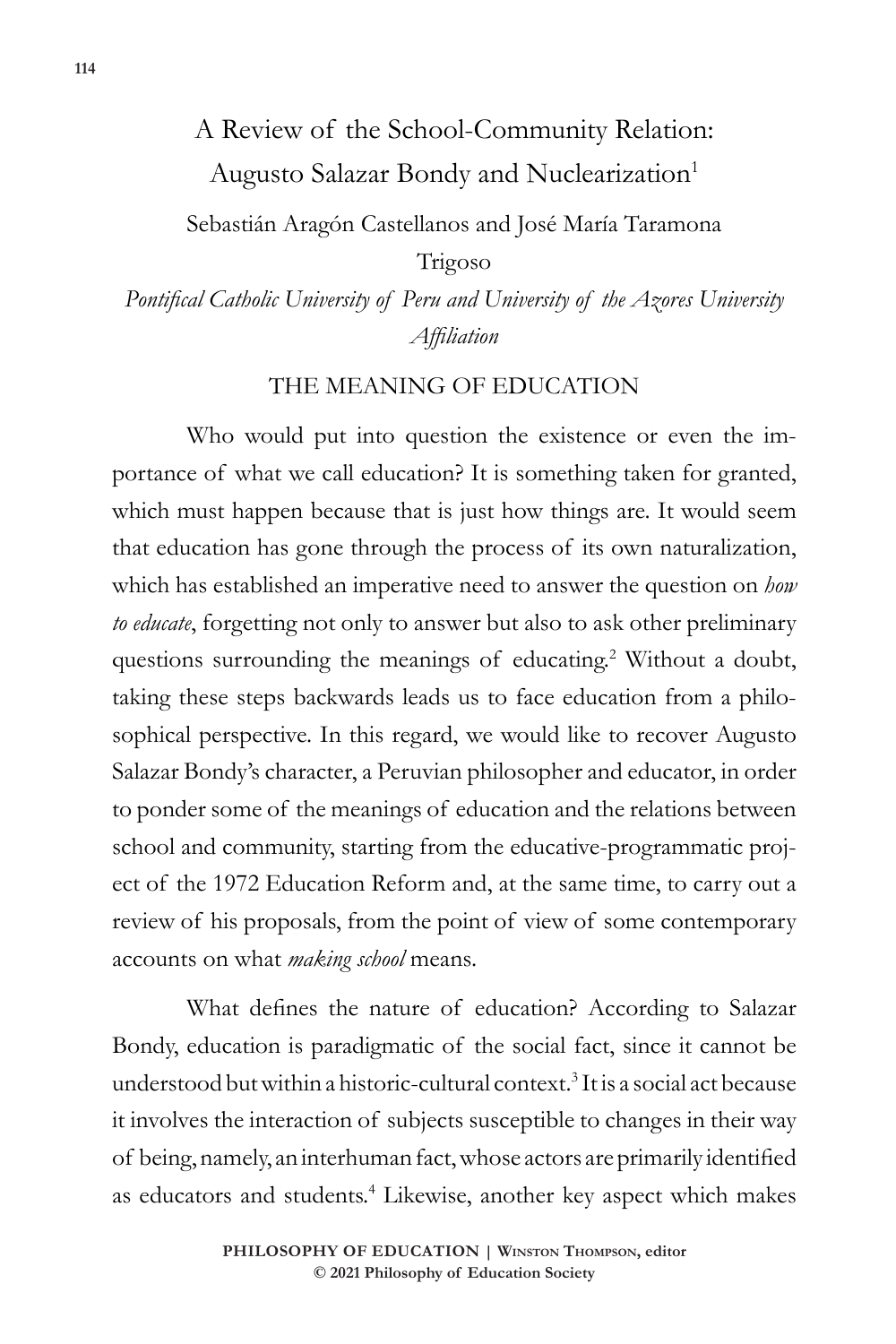education such is that it enables reciprocity between actors, allowing the interchanging of roles between the ones educating and the ones being educated. However, it is not any kind of social interaction; it is important to think about the direction towards which these actions and potential changes point, as well as the educator's awareness and purposes. In this sense, education is a teleologically oriented process, in as much as the changes generated in the individual must aim at benefiting them by contributing to their development as persons, since they are not limited to the mere reproduction of what has been already learned, but also manipulate, transform, and create knowledge.

According to what has been previously said, the social character of education cannot be evaded, not only because it implies the interaction between subjects, but also the socialization given in education consists, mainly, of a process that should allow for people to become active agents that take part in changing society. One way or another, according to Salazar Bondy's consideration, education involves integrating the objective dimension of culture, related to the community's system of life, with the subjective dimension, i.e., the person's cultivation.<sup>5</sup> Here we could also think about a conception of education that recovers the term's old meaning: *e-ducation*, from latin *e-ducere*, which has to do with leading outside, to the exterior, the public space.<sup>6</sup> The relation between education and society pointed out by Salazar Bondy manifests itself in its public character, in as much as it brings into play an *image of the world*  and exposes it to the students, seeking to study and think about better ways for things to be.<sup>7</sup>

#### PERU'S 1972 EDUCATION REFORM

Salazar Bondy's account on education is imprinted in the ethos of Peru's 1972 Education Reform. Although he was initially invited to take part as a member of the commission in charge, he would later take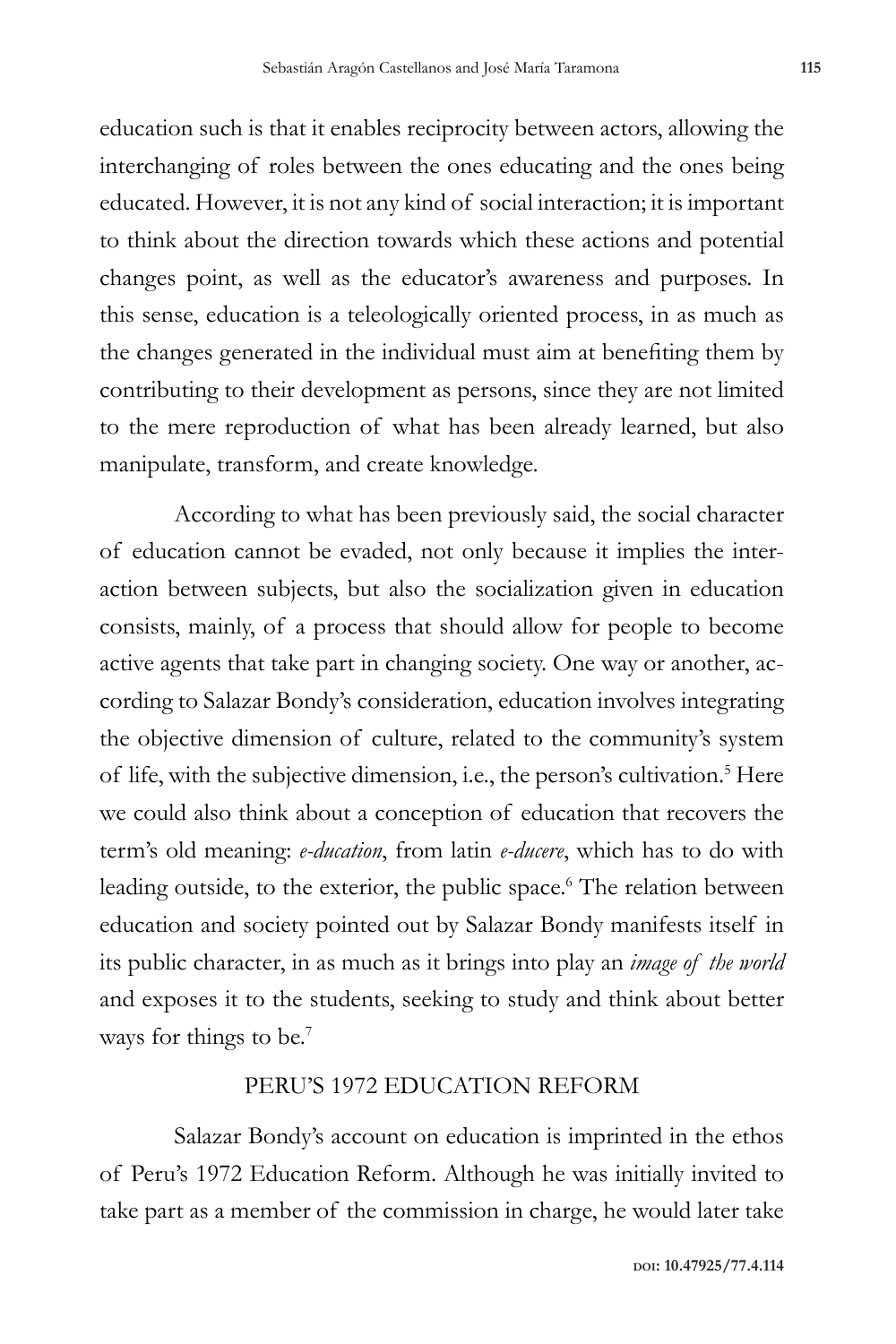on its presidency.8 Said Reform is one of the most ambitious, transformative processes with the widest political-social scope of Peru's and even Latin America's 20th century history.<sup>9</sup> Thereby, it cannot be understood isolated from other reforms and their effects on society. In the Reform's project, Salazar Bondy sets forth a different way of conceiving education, not only in terms of educating individuals but also regarding the place it holds (or should hold) in society and its development.

Certainly, educative action is an essential feature in promoting social change, without it, it is impossible to break down the structures of domination set up in the social order. Nevertheless, school alone cannot carry all the weight of such social transformation, which must be accompanied by other changes in the collective the school is a part of.10

 Salazar Bondy's position is clear: education cannot be the country's salvation. According to him, the idea that education can solve social, historic, and structural problems was only a way to further perpetuate them. Hence, this new education had to answer the country's historic-social situation.

The Education Reform had as its goal to uphold the structural and social changes caused by the Land Reform. The new education had to break with institutional education, which did not seek to bring about changes but to preserve certain morality and the *status quo* of the dominating classes.11 The humanist approach that dwells within the Education Reform aims at sustaining said change. Humanist education, that is, authentic education according to Salazar Bondy, "is personalization, affirmation and the enriching of the most proper and original of the whole man and all men. Personalization is contrary to reification, which then turns out to be the opposite of education."12

According to Salazar Bondy, humanization is achieved by work, and that is why "we educate and must educate always at work, by work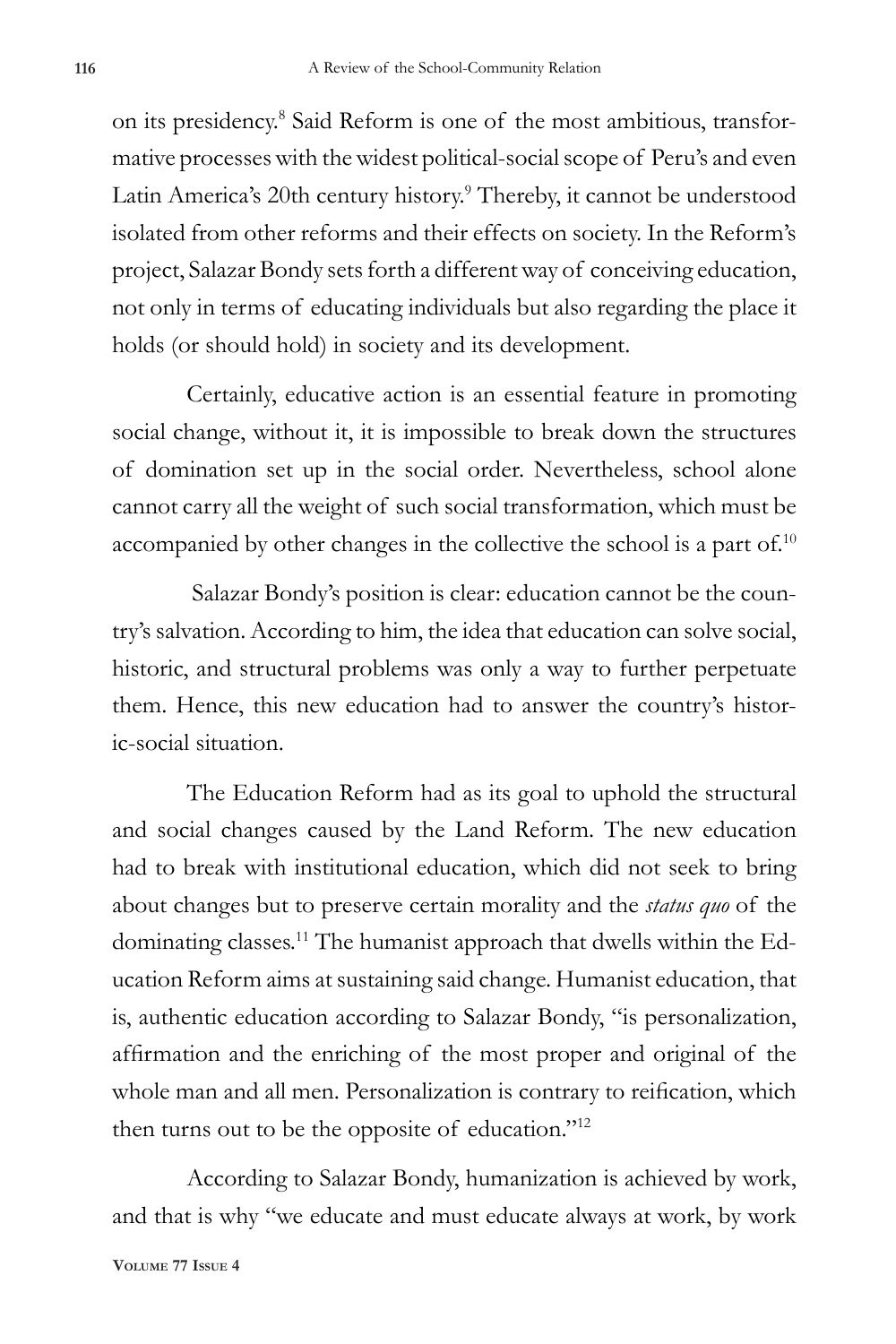and for work. But it is about free and liberating work, not alienated or commodified work, which, consequently, serves as an instrument of human subjection."<sup>13</sup>

Taken beyond its economical dimension, work is an encounter with the creative capacity of man, the independence one can have over one's own practice, *being capable of*. This conception of work, the humanistic spirit of the Reform, seeks to avoid that education "becomes a form of specific training, learning, or learning to learn", which would describe the technical education of workers instead of citizens.14 Rather, the humanistic approach transforms this work exercise in formation. By which we would not be referring to a utilitarian, pragmatist, or technical school, but rather to the work of life in society itself made into a school, since there can be no school outside social life.<sup>15</sup> Namely, "The school, we might say, is preparation for the sake of preparation. This scholastic preparation means that young people '*come into their form'*, and that means that they are skillfully adept and well educated."16 Work becomes the matter where students show their skills, knowledge, and it is in this *being capable of* that citizens are shaped.

In the saying, "Peasant, the landlord will no longer eat of your poverty!"17 we can find a policy of *being capable of*, where work is part of the vindication and humanization. The place occupied by work within this new education is not that of a mere technical nor formal skill, but rather seeks to face the student against something, a topic. The new education did not limit itself to students having a trade; it involved them feeling capable in relation to their community and context.

#### BEYOND SCHOOL: EMANCIPATING EDUCATION

Up until the Education Reform, education and school had been two concepts traditionally linked or, even, superimposed, as if by referring to the educational process one would inevitably be talking about school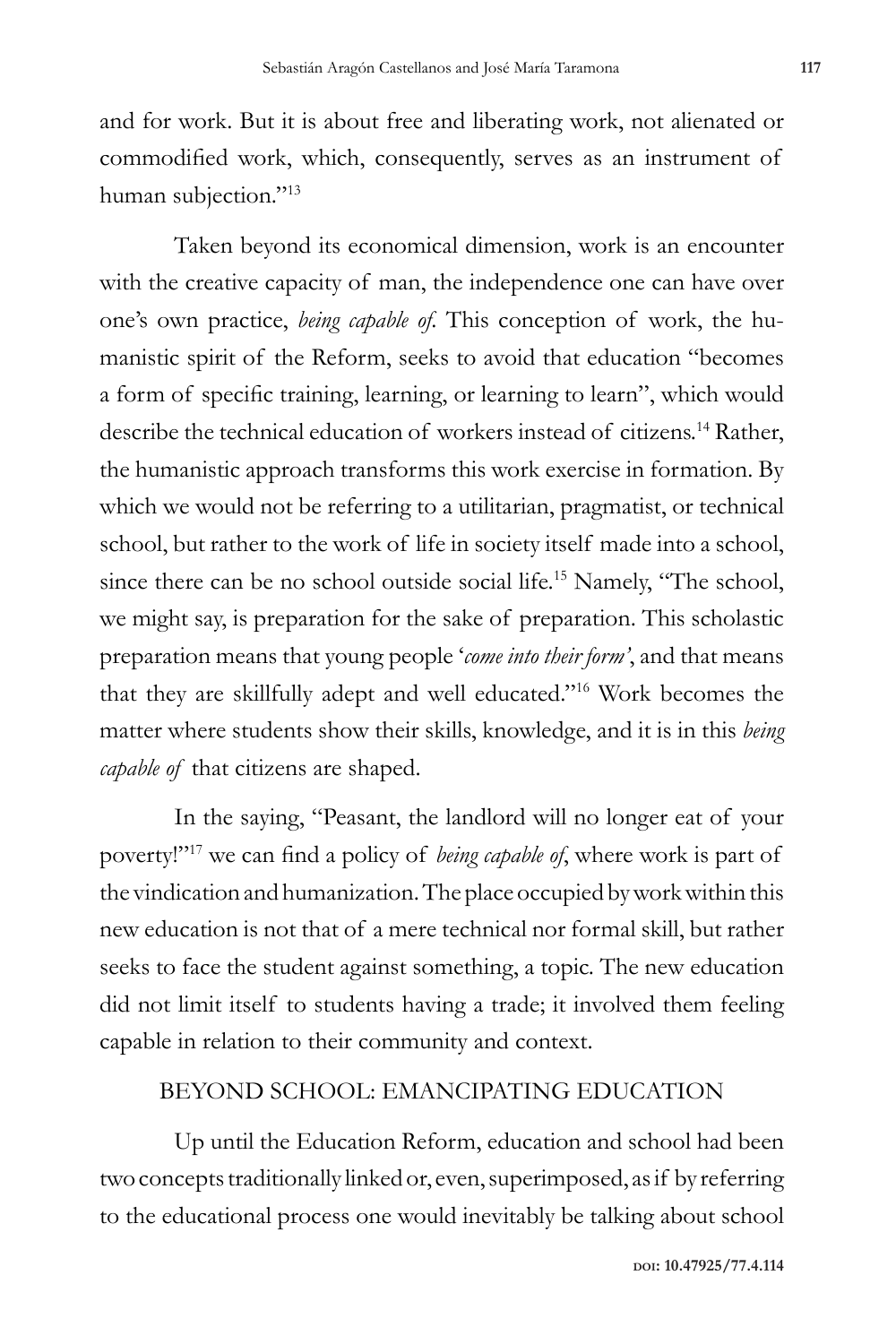education. Or, put differently, since the end of 19th century, school became the hegemonic form of education to which all society successes and failures were attributed.18 Salazar Bondy's education project involved separating education and school, in order to turn the latter into one of the interlocutors of the first.

The new education brought about by the Reform implied emancipating education from school. It could be said that it managed to get rid of the exclusivity and subordination of education to school and to bring it to the community, breaking the educational monopoly. By dissociating these concepts, we gained the possibility of thinking about other forms of education, beyond school, and putting it in dialogue with other voices that are not its own. Such dialogue aims at answering the question: what education does Peru need?

The critique of school, recurring in Salazar Bondy's work, suggests that it had been detached from society, shaping itself as an enclave, an enclosed subculture, turning itself into "a closed shop or, to employ a meaningful phrase, often used when referring to school buildings, a cloister, where kids and teenagers are locked up and secluded from reality."19 The use of the metaphor of the *enclave* to describe school is interesting, since it is a term usually employed to name the landlords' territories before the Land Reform, referring to private spaces with their own ends and interests, which had nothing to do with the community. This separation of school from the rest of the collective existence turns out to be a way to consolidate order, discipline, regularity, thus bypassing spaces of cooperation and spontaneity.<sup>20</sup>

The Peruvian philosopher, Salazar Bondy, questions the presumed nature of the education-school relation. By replicating patterns, school, as an educational institution, becomes a cloister, turning its back to the needs of the country. The humanist perspective centered on work is not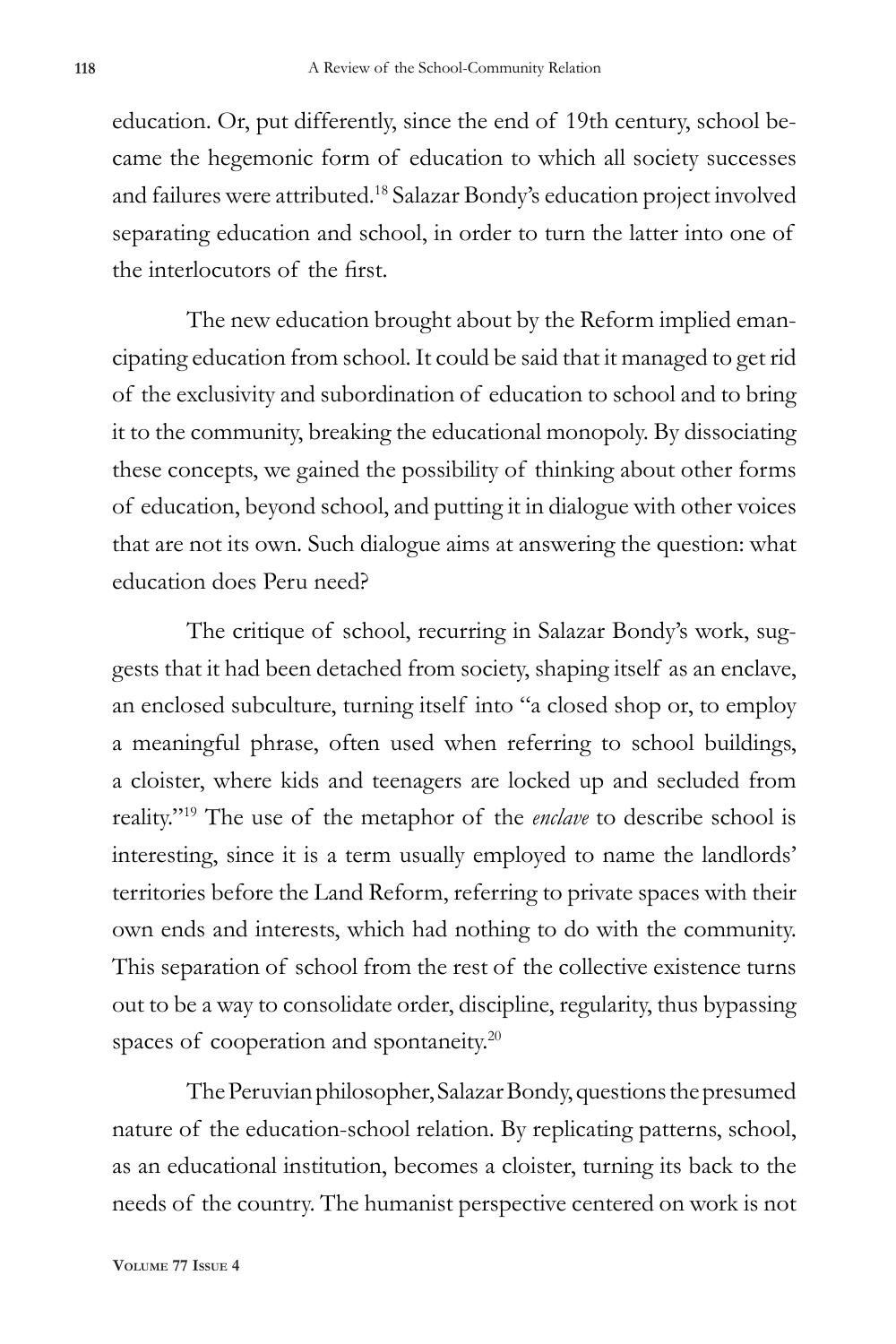school-like in its shape, because it does not depend on the institution to be able to be given; rather, precisely, its achievement lies in breaking down the school walls towards community.

One of the focus points of the Reform is the *de-schooling* of education, which involves breaking with the hegemony of school as the only form of education and enabling the creation of other spaces that can be connected to the community. However, the meaning of such de-schooling does not equal eradicating schools; far from it, it actually has to do with diversifying educational spaces in accordance to what happens in society and re-conceptualizing the community-school-State relation. De-schooling's main proposal is *Nuclearization*, which consists of creating Communal Education Nuclei, autonomous organisms which aim at promoting spaces of formation that integrate community with school. These Nuclei seek to reconfigure the community's position on the task of education, as well as to bring about policies, not only from the State towards the regions, but from the communities towards the State. This involves a territorial reordering of education which, at the same time, involves a re-signification.

The creation of these Nuclei moves "education's gravitational center from school territory to social life."21 By removing education from the only institution that was supposed to be able to exercise it, there is no longer a unity and, rather, an educational multiplicity becomes possible. It is an education assemblage, we could say, that allows for changes and new natures, in so far as it makes connections. This change of course for education, concerning school's goals, which involves Nuclearization, is a change in the conception of the State, of (self)reflection. Said displacement, where the communities' worries and needs have a space in the dialogue on education, constitutes, taking Deleuze and Guattari's concept, a process of *deterritorialization* of the machining which has traditionally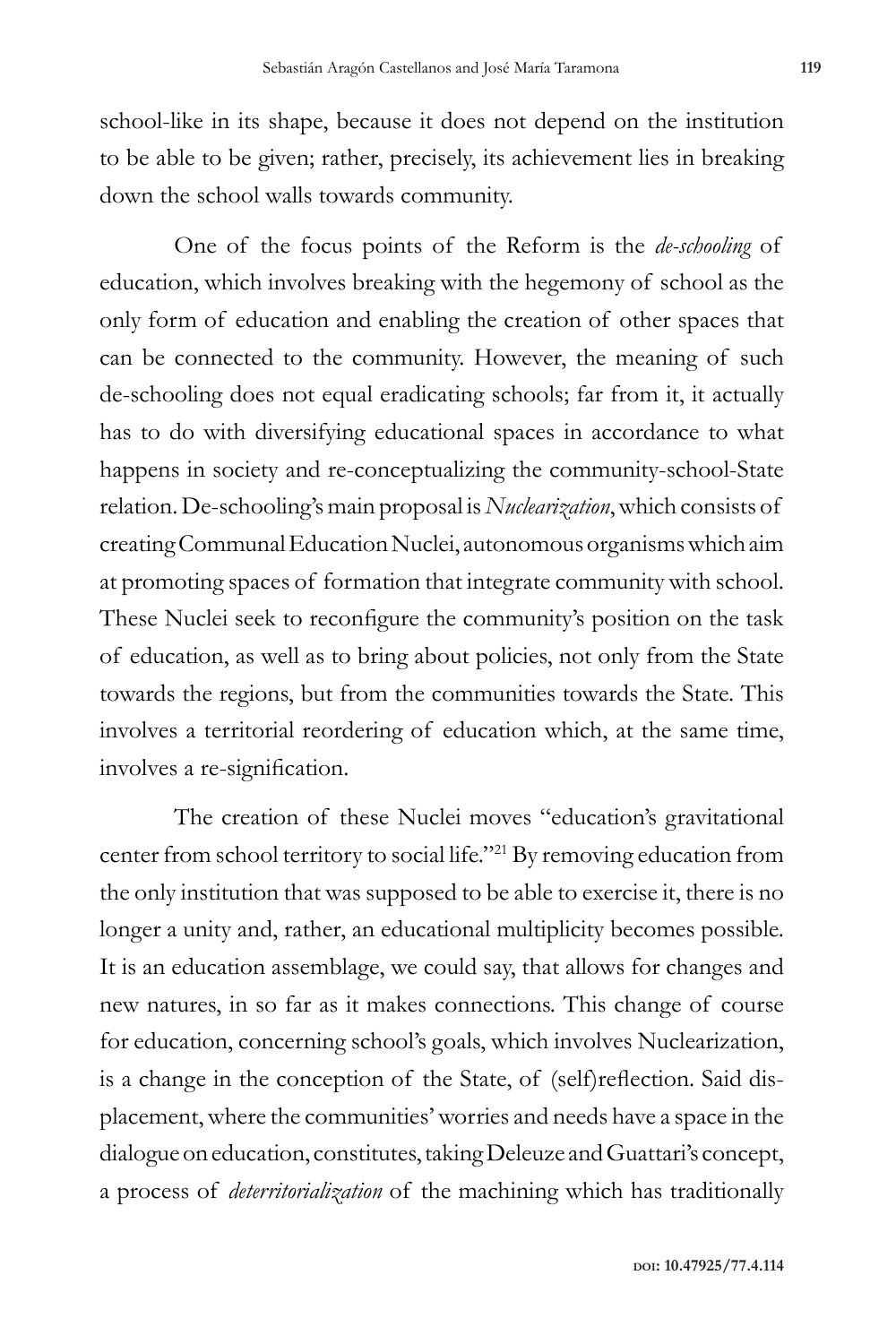fallen on State officials.<sup>22</sup>*Deterritorialization* is a process of change, in which the concepts "change in nature and connect with other multiplicities."23 What the Reform did, politically, by moving the gravitational center of what determines the goals of education to the community, was to ensure that the curriculum did not come from the central government without taking into consideration its destination, allowing, instead, changes, becoming multiplicity.

The emancipation of education from school does not cancel their relation. Nevertheless, what is particular to this process is that both the community and State can interchange student-teacher roles, "Each of these becoming brings about the deterritorialization of one term and the reterritorialization of the other; the two becoming interlink and form relays in a circulation of intensities pushing the deterritorialization ever further."24 Behind the Education Reform was the intention of, not only reconsidering the concept of education that Peru needed, but also rethinking school as a state institution.<sup>25</sup> It is undeniable that school as an institution would be too affected by the de-schooling proposal. It is important to highlight the reconfiguring of the community-school-State relation. The State, from its macro function, seeks homogenization, reproducing identity, and school has been the privileged means to achieve those goals. However, in said homogenization, it is paramount to give space to particularity, to the nuances that arise within each community. Following Deleuze and Guattari, the new relation set up after the suggestion of school as Nuclei implies that "the first [The State] operates as a transcendent model and tracing, even if it engenders its own escapes; the second [Nuclei] operates as an immanent process that overturns the model and outlines a map, even if it constitutes its own hierarchies."26 It is precisely this interaction between the national curriculum and locality what Salazar Bondy pretends to promote with Nuclearization, this construction, this mapping out (of Peru). Such a new consideration of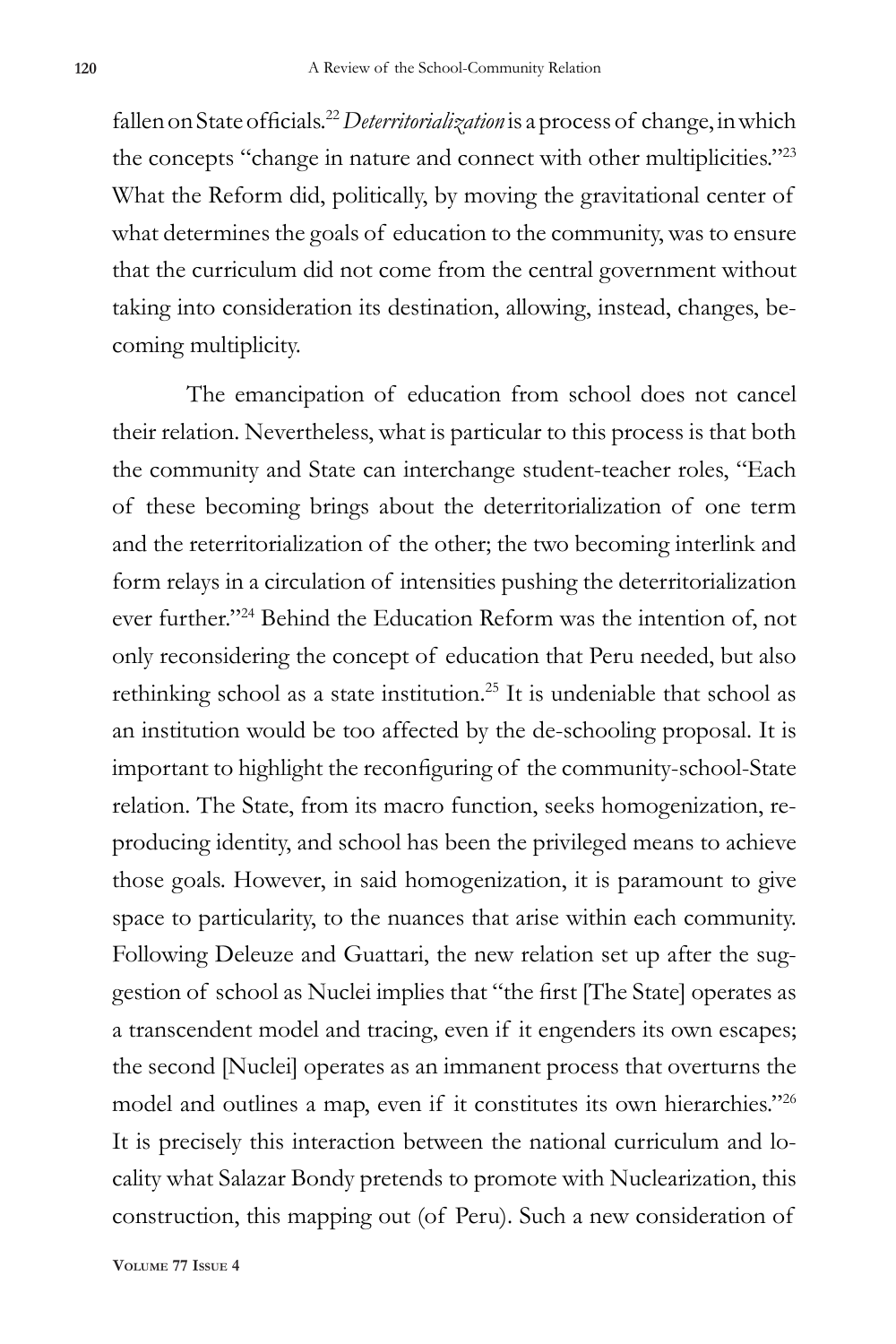education, of the community-school-State relation, seeks "a horizontality that multiplies the relations and interchanges that arise from it."27 This is a relation that could be thought of as rhizomatic and is modeled by what comes from the State, which, in dialogue with particularity, can create multiplicity and new meanings.

## THERE IS NO SUCH THING AS THE DEATH OF SCHOOL, JUST ANOTHER WAY OF *DOING* SCHOOL

Traditional schools, instead of creating maps, acknowledging differences and particular needs, aim at maintaining the current situation, a tracing of what is believed the country needs, which does not take into consideration the territory reliefs, its multiplicity. While education was thought as a political, homogenous, flat map, Salazar Bondy thought about it as a geographical map, where every single relief could be seen and felt. An education that only passes on knowledge does not allow construction, nor multiplicity; rather, it fixates on permanency. As he mentions, "those who today judge school highlight various vices in the school system; it divides people into dozens, favors a few, it is expensive, it contributes to consolidating the structures of domination that prevail in society."28 Hence, school, perhaps more than any other institution, translates society's organization and consolidates it and that is why Salazar Bondy sets forth de-schooling. <sup>29</sup>

Nevertheless, we must highlight that, when talking about de-schooling, Salazar Bondy, unlike other reproductivism theorists of the time, does not argue for abolishing school. His proposal, as we have emphasized, aims at making up for its limitations by creating other spaces outside school. Nuclei seek to engage the community with the educational task. Opening up the curriculum and the school, to be discussed with the communities would mean that it could always be in a continuous becoming. It was an attempt to create, to leave the arboreal-hierarchical order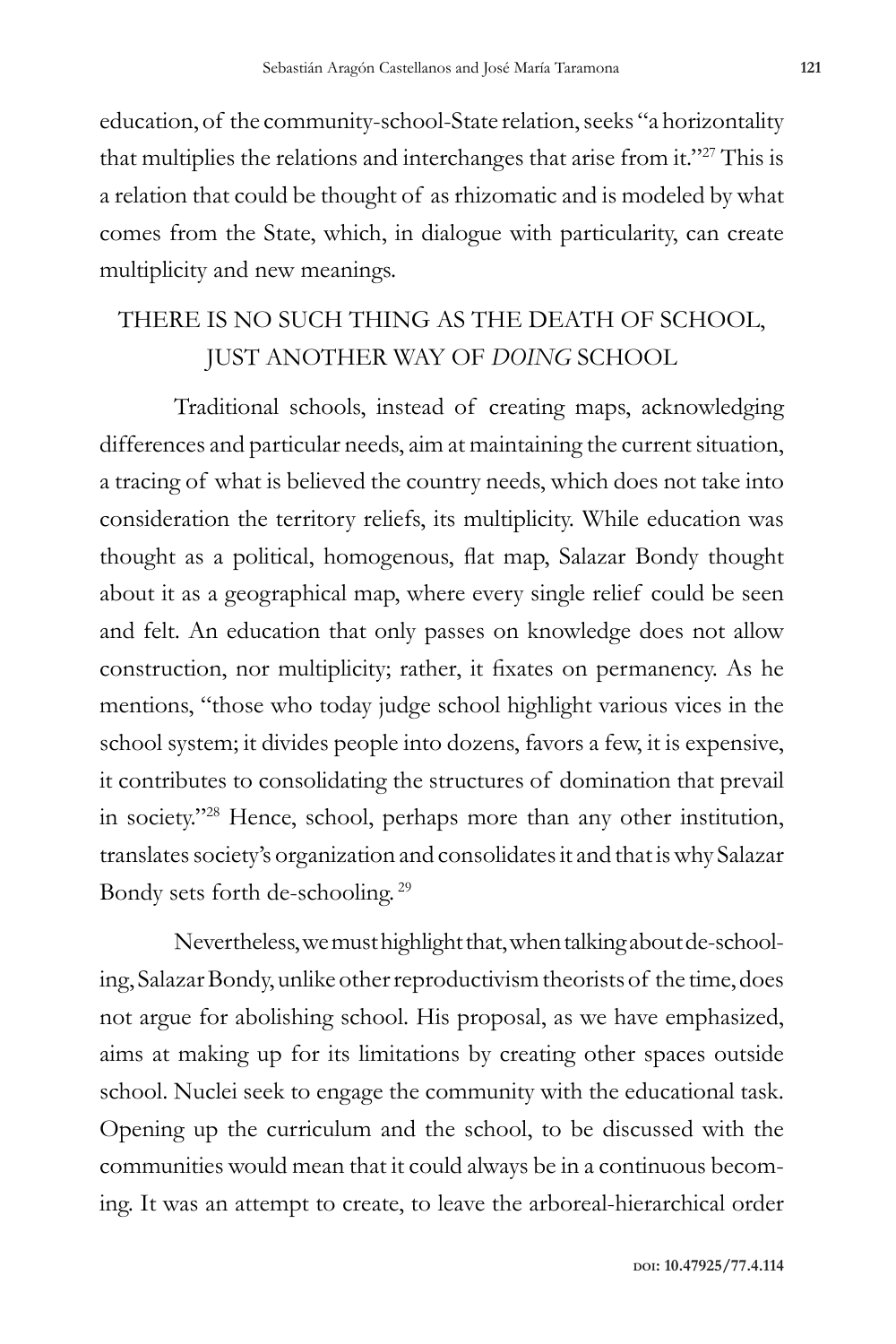behind for the possibility of having many voices. Certainly, according to Salazar Bondy, Nuclearization did not involve the constitution of a school community outside of it, an imitation of the forms of school in the community, probably because of the reproductivist character that the Peruvian philosopher gave to it.

However, there are other ways to think and other senses of the school, which would scape the reproductivist model criticized by Salazar Bondy. In this regard, perhaps it is necessary to take into account that such criticism refers to school as something given, complete, to a school model historically set up, with predetermined features and functions. As such, any reflection about school presupposes its prior existence and all that remains is to criticize it or change it, but in no case is it questioned what it is. What is school? That could be a good starting point to think about, but in order to avoid encountering a mere description of the already existing school institution, we must go beyond and ask ourselves what school could be. Here we would like to think that school is not ontologically given, that we must analyze whether what we know as school is actually such, so that "it would give form to a school that has lost its form; it would re-form it in the sense of giving it a new form, of giving rise to a (new) school within school, thus reinventing it, recreating it."30 Such procedure of rethinking the new senses for school is of the order of creation, invention; hence, here onwards, we will talk about *making school*.

In *In defense of the School,* Masschelein and Simons advocate thinking about school from an educational point of view, although not as we know it, but rethinking its senses beyond the institutions identified with it. They differentiate between school as an institution and school as a form, suggesting that what makes school such is not necessarily found in the contemporary institution of school.<sup>31</sup> In order to do so, the authors go back to the origins of school in Ancient Greece, and point out that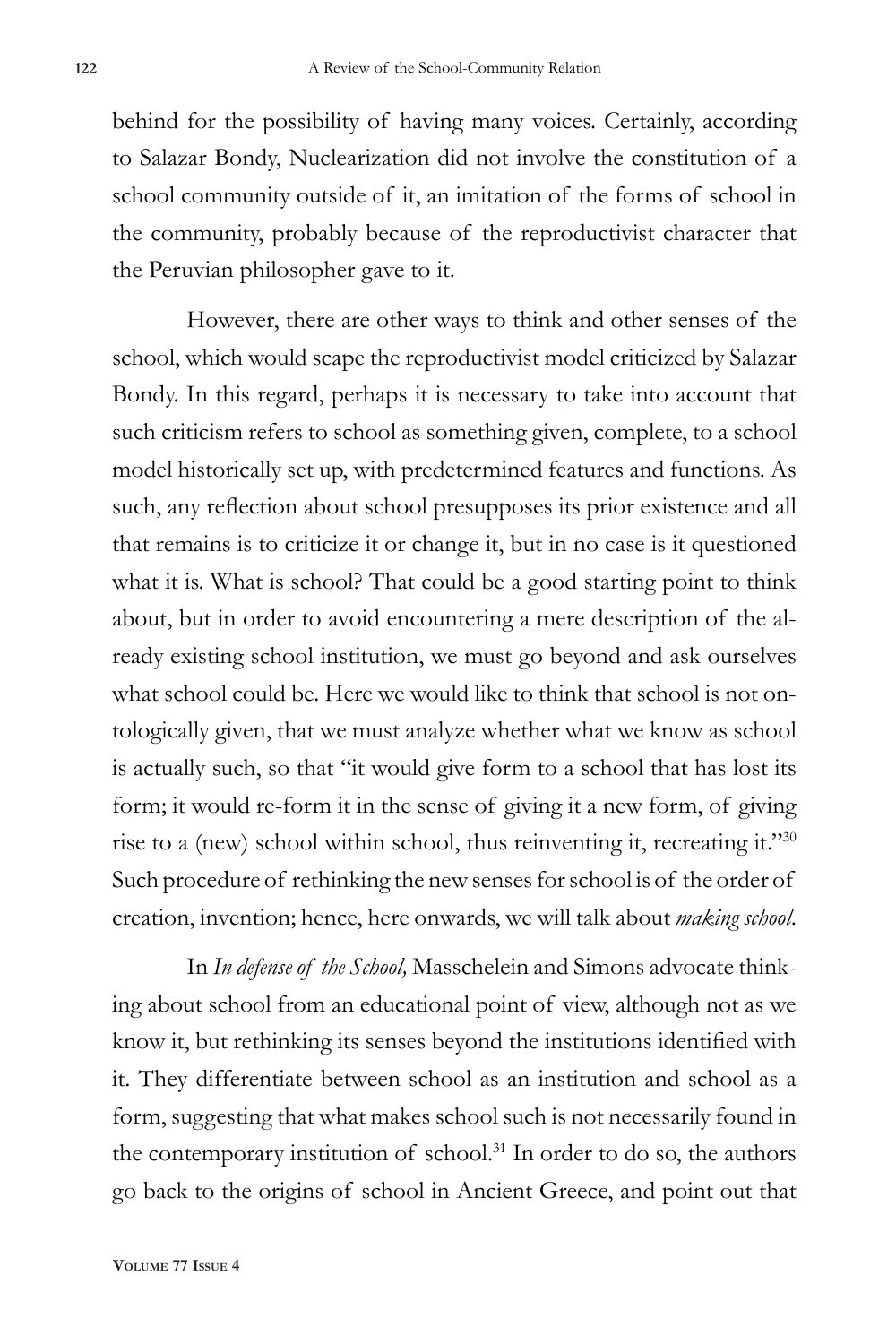it emerged as a way of suspending inequalities and social privileges by giving and guaranteeing a time and space of leisure for everyone, beyond the background of inequalities.32 Therefore, *making school* means putting into parentheses a certain natural order of things to offer spare time equally, within a democratization operation.

The word "school" comes from the Greek *scholê*, which is translated to Latin as *otium*, and, to English as *leisure* or *free time*. It is a time liberated from the imperatives of productivity, usefulness and the demands external to school.33 What Greek *scholê* achieves is distinguishing two uses of time, that of those whose work and production take away their time to do something else, and that of those who have time, since they are free from work demands and can destine their time to the pure pleasure of learning.34 School gives time, a special kind of time that we could call school time. Thus, school time, as well as the learning that happens within it, cannot be an instrument for something else, it is not in function of something else, since it is defined by having its sense within itself. Said differently, the end of school is school itself. School is a pure means that, in order to create spare time, makes present (brings to the here and now) diverse operations, suspending (temporarily) the past and the future, to part with productive and economistic time.

It is interesting to think about what makes possible such suspension in school time. Besides, it slows down time, allowing for things to get done slowly, with patience and paying attention, without hurry and with care.<sup>35</sup> Somehow, by getting rid of the weight of usefulness, a sort of profanation of the common uses of things and time occurs, which results in study, a relation with knowledge for knowledge in itself.<sup>36</sup> But this knowledge, in so far as school is the space of the common, must be collective, since, on one hand, everyone has equal access to it and everyone contributes to its construction, and, on the other hand, it allows people to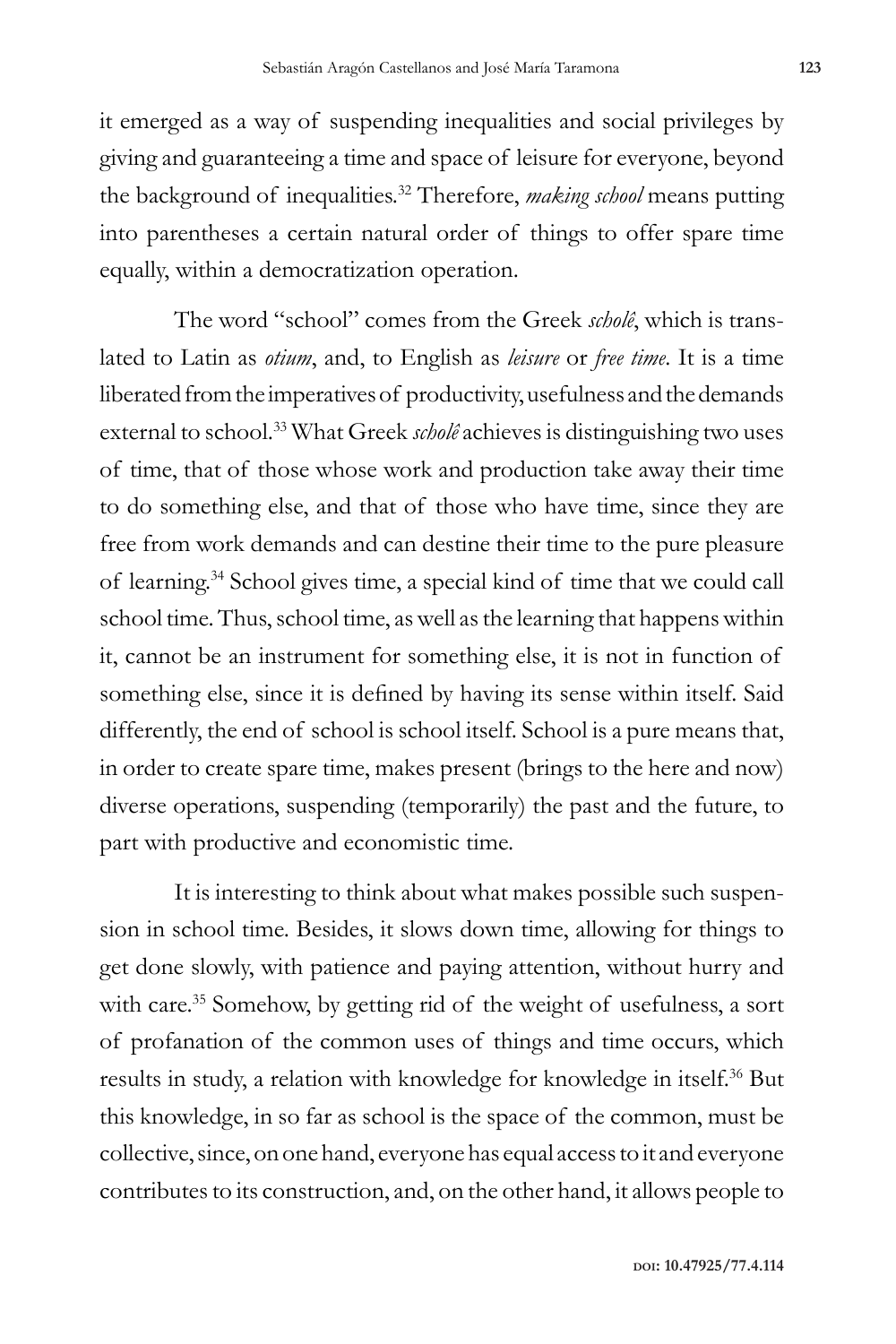live in a society positioned as the common good.37 Therefore, we could think about school as *ludus*, a space where our world is brought into play and is taken as a game.<sup>38</sup> Thus, school manages to present the world and create attention and interest. In this way, the new generation can appropriate it in order to commend themselves to the task of renewing it. *<sup>39</sup>*

One could think that this conception of school as a space of suspension brings back the idea of *school-enclave*, isolated and blind to society, criticized by Salazar Bondy. One could also think that the fact that school does not answer to external interests takes from it the political character put forward by Salazar Bondy's perspective on education. Notwithstanding, school as *scholê*, although it lacks a determined ideological north, is in itself political, since, on one hand, starting from the equality, freedom and democratization that brings into frame, it allows the new generation to expose itself to the world to suspend it, study it and profane it, seeking to alter or distort the given state of things.40 On the other hand, we are not talking about a school that turns its back to society, because "if we are to take the scholastic model seriously, we need not ask what the function or significance of the school is to the community, but, on the contrary, what significance the society can have for the school. And this comes down to asking ourselves what we find important in society and how to bring these things "*'into play'* at school."<sup>41</sup>

Based on this way of *making* school, we would like to reflect on what could come out when thinking about Nuclearization and communal educational spaces from such suspension of time and its regular and productive uses. We aim at thinking about these spaces infused with *scholê*, a time of experience and encounter, which is also possible in the public space, in the streets.<sup>42</sup> At the same time, we aim at pondering on what could the community infuse school with.

Finally, what would be the result if school constituted a rhizome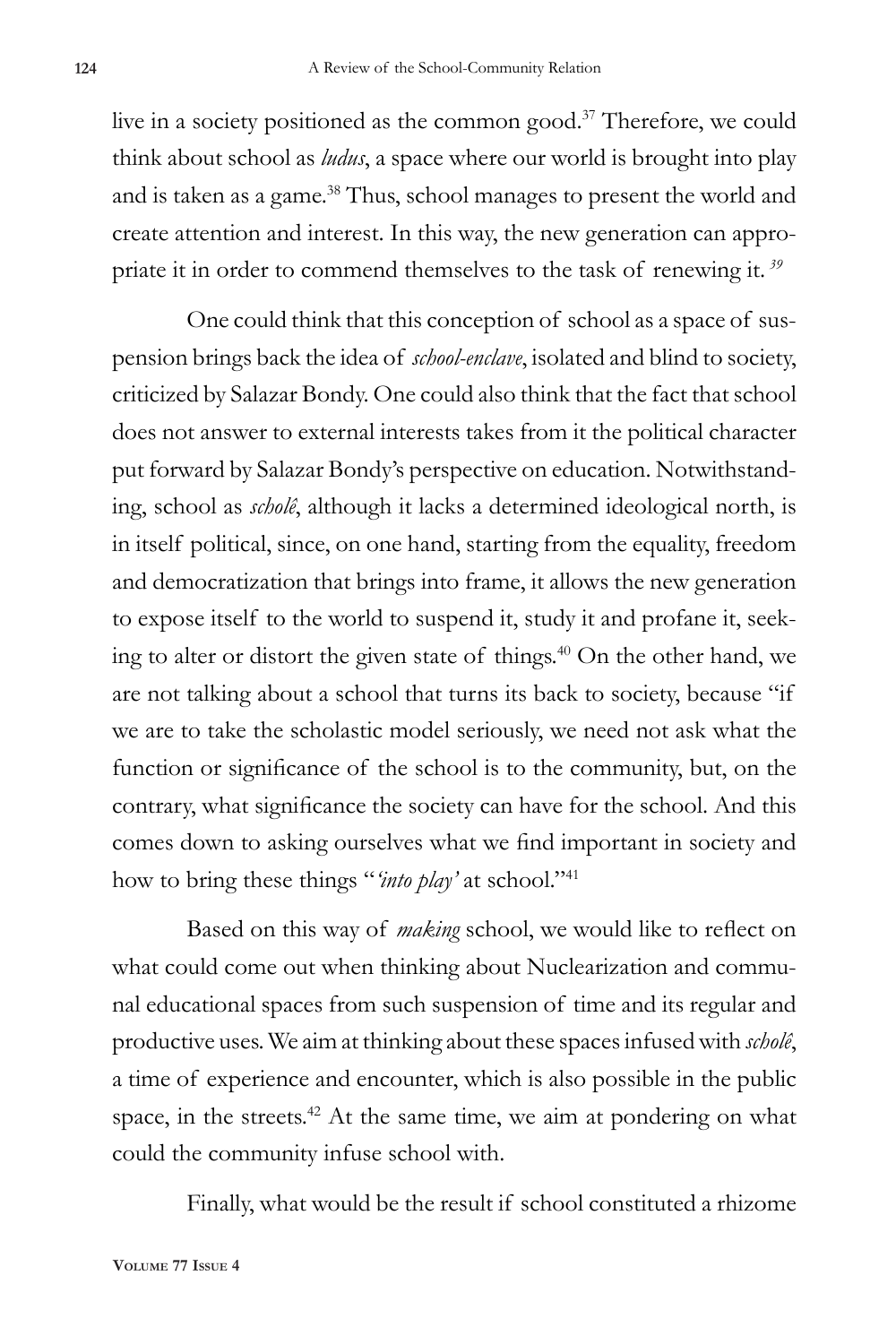with the community? What assemblages and multiplicities would come out of deterritorializing school, understood as *scholê*, in community and community in school? And which would come out of reterritorializing school and community?

#### **CONCLUSION**

Perhaps we will never know how the Education Reform would have ended had the expected eight years of implementation been met or, if in practice, Salazar Bondy's proposal could have held up. However, we can point out several reflections which are still current and make us question how much we have progressed in these almost fifty years. Probably, including in the agenda the need of (re)thinking the relations between education, school and community, is one of the everlasting legacies and tasks left to us by Salazar Bondy's philosophy of education. Thus, in the current times of interruptions, disruptions, and uncertainties, "our education must be now, it cannot be but now, an education of crisis."43

8 Aldo Altamirano, " Visitar el pasado para pensar el presente: la Reforma

<sup>1</sup> Translated by Vania Alarcón.

<sup>2</sup> Carlos Skliar, *Pedagogía de Las Diferencias* (Buenos Aires: Noveduc, 2017), 29.

<sup>3</sup> Augusto Salazar Bondy, *La Educación del Hombre Nuevo: La Reforma Educativa Peruana*  (Buenos Aires: Paidós, 1975), 10.

<sup>4</sup> Salazar Bondy, *La Educación del Hombre Nuevo*, 11.

<sup>5</sup> Adriana Arpini, *Filosofía, Crítica y Compromiso en Augusto Salazar Bondy* (Lima: Fondo Editorial del Congreso del Perú, 2016), 151.

<sup>6</sup> Jan Masschelein and Maarten Simons, "Europa 2006: Mensajes E-ducativos Desde Tierra de Nadie," in *Mensajes E-ducativos Desde Tierra de Nadie,* eds. Jan Masschelein and Maarten Simons (Barcerlona: Laertes, 2006).

<sup>7</sup> Arpini, *Filosofía, crítica y compromiso en Augusto Salazar Bondy*, 152.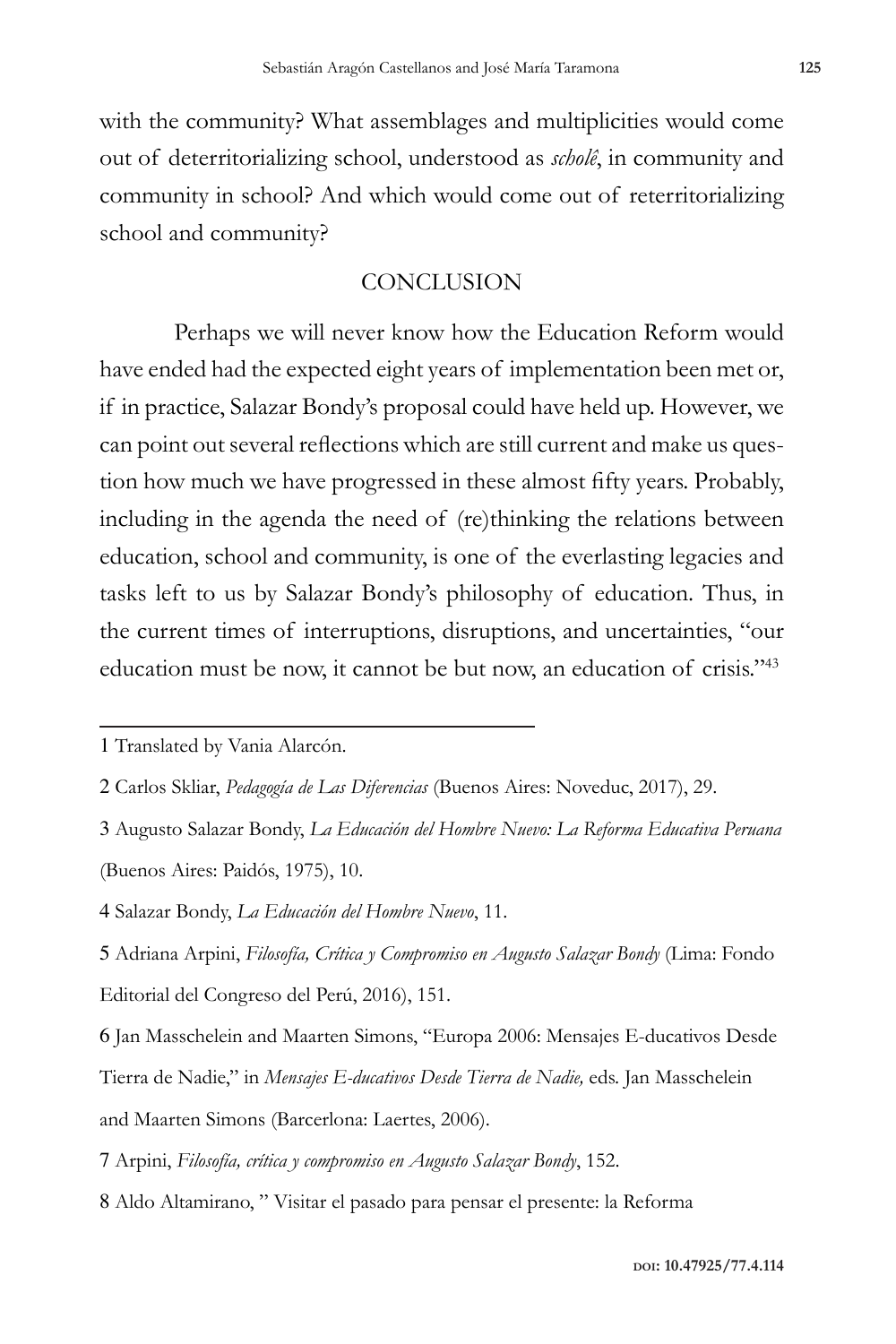Educativa Peruana a través del discurso pedagógico de

Augusto Salazar Bondy," *Saberes y Prácticas* 5, no. 2 (2020): 1-16.

Arpini, *Filosofía, crítica y compromiso en Augusto Salazar Bondy,* 149.

 Augusto Salazar Bondy, *Entre Escila y Caribdis: reflexiones sobre la vida peruana* (Lima: Casa de la Cultura del Perú, 1969), 69.

 Augusto Salazar Bondy, *Dominación y liberación* (Lima: Fondo editorial de la Facultad de Letras UNMSM, 1995), 280

Salazar Bondy, *Dominación y liberación*, 271.

Salazar Bondy, *La educación del hombre nuevo*, 36.

 Jan Masschelein and Maarten Simons, *In defense of the school: a public issue* (Leuven: E-ducation, Culture & Society Publishers, 2013), 77.

Walter Kohan, *The Inventive Schoolmaster* (Rotterdam: Sense Publishers, 2015), 38.

Masschelein and Simons, *In defense of the school*, 77.

 Frase de Velasco, presidente del Perú durante el Gobierno Revolucionario de las Fuerzas Armadas, con el que termina su discurso anunciando la Reforma Agraria.

Pablo Pineau, "¿POR QUÉ TRIUNFÓ LA ESCUELA? o la modernidad dijo:

'Esto es educación', y la escuela respondió: 'Yo me ocupo'," in *La escuela como máquina* 

*de educar: Tres escritos sobre un proyecto de la modernidad,* eds. Pablo Pineau, Inés Dussel,

and Marcelo Caruso (Buenos Aires: Paidós, 2001), 27-28.

Salazar Bondy, *La educación del hombre nuevo,* 68.

Salazar Bondy, *La educación del hombre nuevo*, 65.

Salazar Bondy, *La educación del hombre nuevo*, 92.

 Gilles Deleuze and Felix Guattari, A *Thousand Plateaus: capitalism and schizophrenia,*  (Minneapolis: University of Minnesota Press, 2005), 9.

Deleuze and Guattari, *A Thousand Plateaus: capitalism and schizophrenia,* 9.

Deleuze and Guattari, A *Thousand Plateaus: capitalism and schizophrenia,* 10.

Laura Galazzi. *Del encierro al control. Enclaves (re)productivos de la escuela contemporánea*.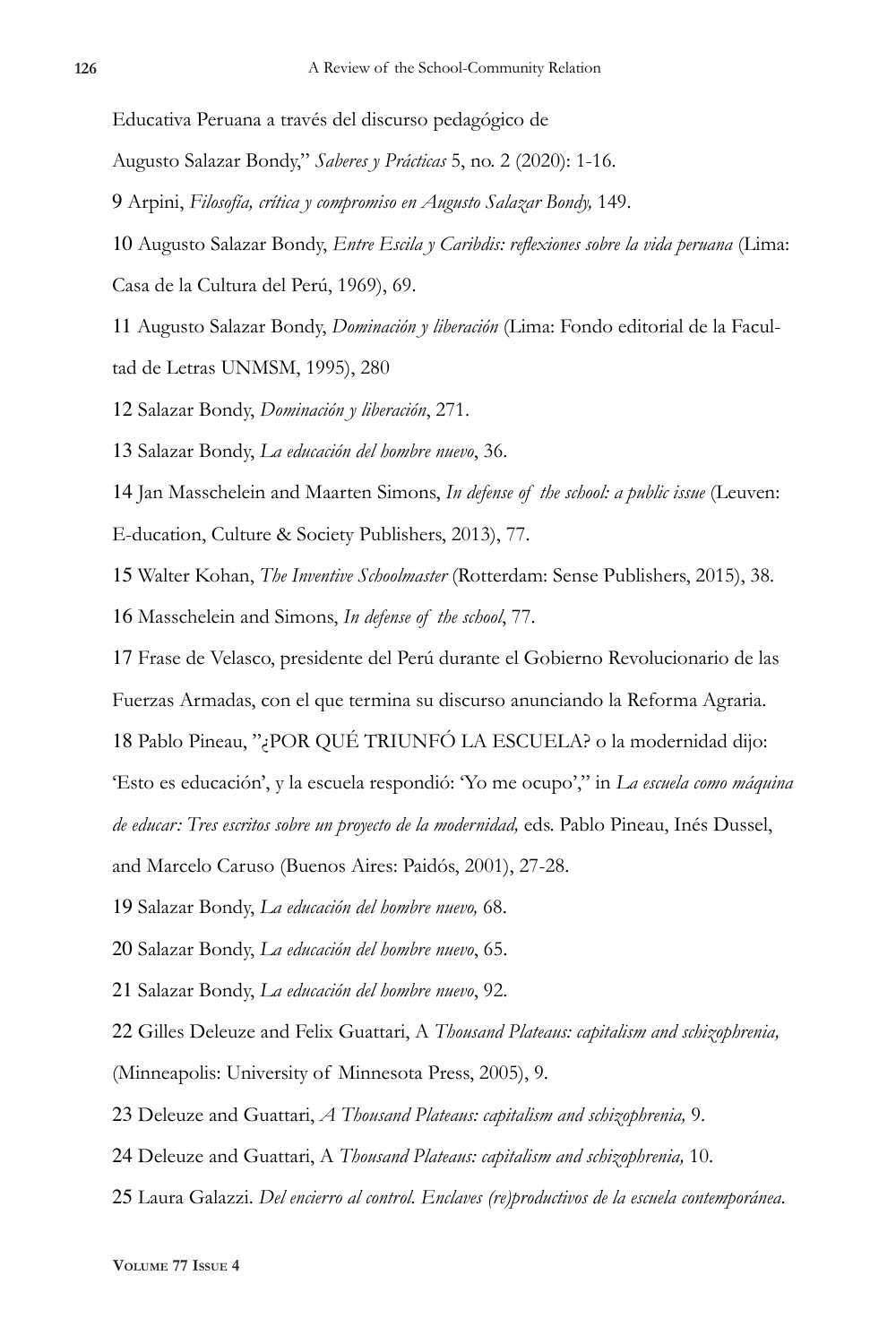(Buenos Aires: TesseoPress, 2017), 195.

- 26 Deleuze and Guattari*,* A *Thousand Plateaus: capitalism and schizophrenia,* 20.
- 27 Daniel Lins, "Mangue's school ou por uma pedagogia rizomatica," *Educ. Soc.*,

Campinas, vol. 26, n. 93, (2005): 1229-1256.

28 Salazar Bondy, *La educación del hombre nuevo*, 68.

29 Salazar Bondy, *Dominación y liberación*, 276-277.

30 Walter Kohan, *The Inventive Schoolmaster*, 80.

31 Masschelein and Simons, *In defense of the school*, 29.

32 Masschelein and Simons, *In defense of the school*, 29-30.

33 Masschelein and Simons, *In defense of the school*, 29.

34 Jacques Rancière, "École, production, égalité," in *L' école de la démocratie,* ed. Xavier Renou (París: Edilig Fondation Diderot, 1988).

35 Jorge Larrosa, *Esperando no se sabe qué: Sobre el oficio de profesor* (Buenos Aires: Noveduc, 2019), 49.

36 Masschelein and Simons, *In defense of the school*, 38.

37 Maximiliano Durán and Walter Kohan, *Manifesto por uma escola filosófica popular* (Rio de Janeiro: Nefi Edições, 2018), 130-131.

38 Jan Masschelein and Maarten Simons, "El odio a la educación pública. La escuela como marca de la democracia," in *Jacques Rancière. La educación pública y la domesticación de la democracia*,eds. Maarten Simons, Jan Masschelein, and Jorge Larrosa (Buenos Aires: Miño y Dávila, 2017), 326.

39 Masschelein and Simons, *In defense of the school,* 44-45.

40 Jan Masschelein and Maarten Simons, "Sobre la escuela que defendemos: Preguntas en relación a la escuela," in *Elogio de la escuela*, ed. Jorge Larrosa (Buenos Aires: Miño y Dávila, 2018).

41 Masschelein and Simons, *In defense of the school*, 77.

42 Sarah Nery, *#Ocupa: uma experiência educativa* (Rio de Janeiro: NEFI Edições, 2018),